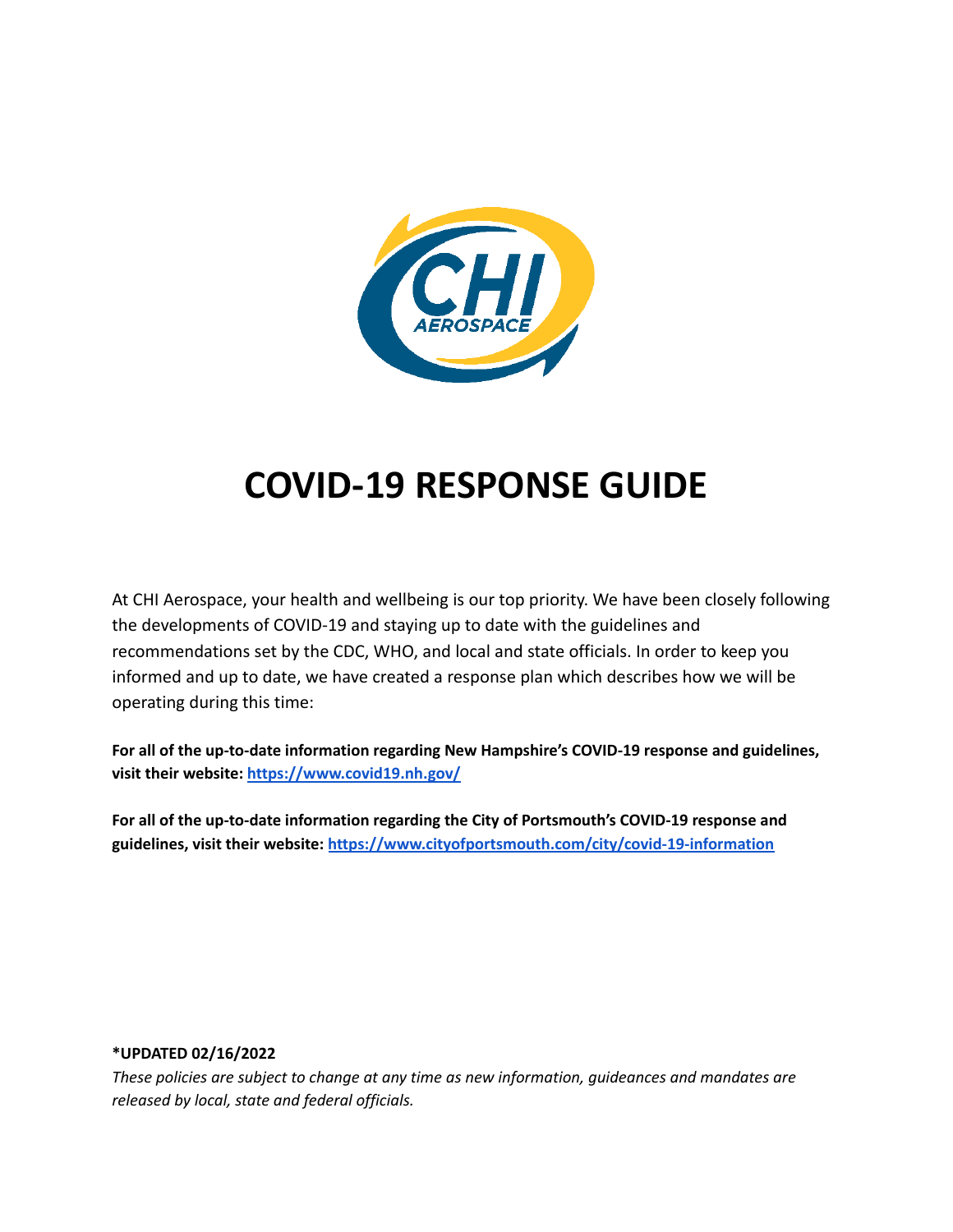### **GUIDELINES FOR STUDENTS, RENTERS, AND CHI COMMUNITY:**

For anyone flying with CHI or visiting our facility, you must follow our safety procedures and policies outlined below:

- 1. Evaluate yourself before visiting CHI Aerospace. If you are sick, feeling unwell or showing any **symptoms that align with COVID-19** and have visited our facility in the past 10 days, **STAY HOME** and immediately notify CHI Aerospace. If you are symptomatic, you should seek medical attention immediately.
	- a. If you test positive for COVID-19, you must…
		- i. Notify CHI Aerospace immediately

Provide CHI with a timeline of when you were in contact with the individual who tested positive, and the last time you visited our facility

ii. Self quarantine for 5 days**\***

This is required by the state of New Hampshire - you will not be able to schedule any flights or visit our facility during this period

- iii. Follow this guide if you test positive for COVID-19: [https://www.dhhs.nh.gov/dphs/cdcs/covid19/documents/self-isolation-c](https://www.dhhs.nh.gov/dphs/cdcs/covid19/documents/self-isolation-covid.pdf) [ovid.pdf](https://www.dhhs.nh.gov/dphs/cdcs/covid19/documents/self-isolation-covid.pdf)
- b. If you come into contact with someone who has tested positive for COVID-19, you must…
	- i. Notify CHI Aerospace immediately

Provide CHI with a timeline of when you were in contact with the individual who tested positive, and the last time you visited our facility

ii. Self quarantine for 5 days**\***

This is required by the state of New Hampshire - you will not be able to schedule any flights or visit our facility during this period

iii. Follow this guide if you you come into contact with someone who has tested positive for COVID-19:

[https://www.dhhs.nh.gov/dphs/cdcs/covid19/documents/self-quarantine](https://www.dhhs.nh.gov/dphs/cdcs/covid19/documents/self-quarantine-covid.pdf) [-covid.pdf](https://www.dhhs.nh.gov/dphs/cdcs/covid19/documents/self-quarantine-covid.pdf)

*\*You do not need to quarantine if: 1. You are fully vaccinated against COVID-19 and more than 14 days have passed since receiving your second dose of the vaccine, or 2. You have previously tested positive for active COVID-19 infection (by PCR or antigen testing) in the last 90 days (if you had a previous infection that was more than 90 days ago, then you still need to follow all of these guidelines).*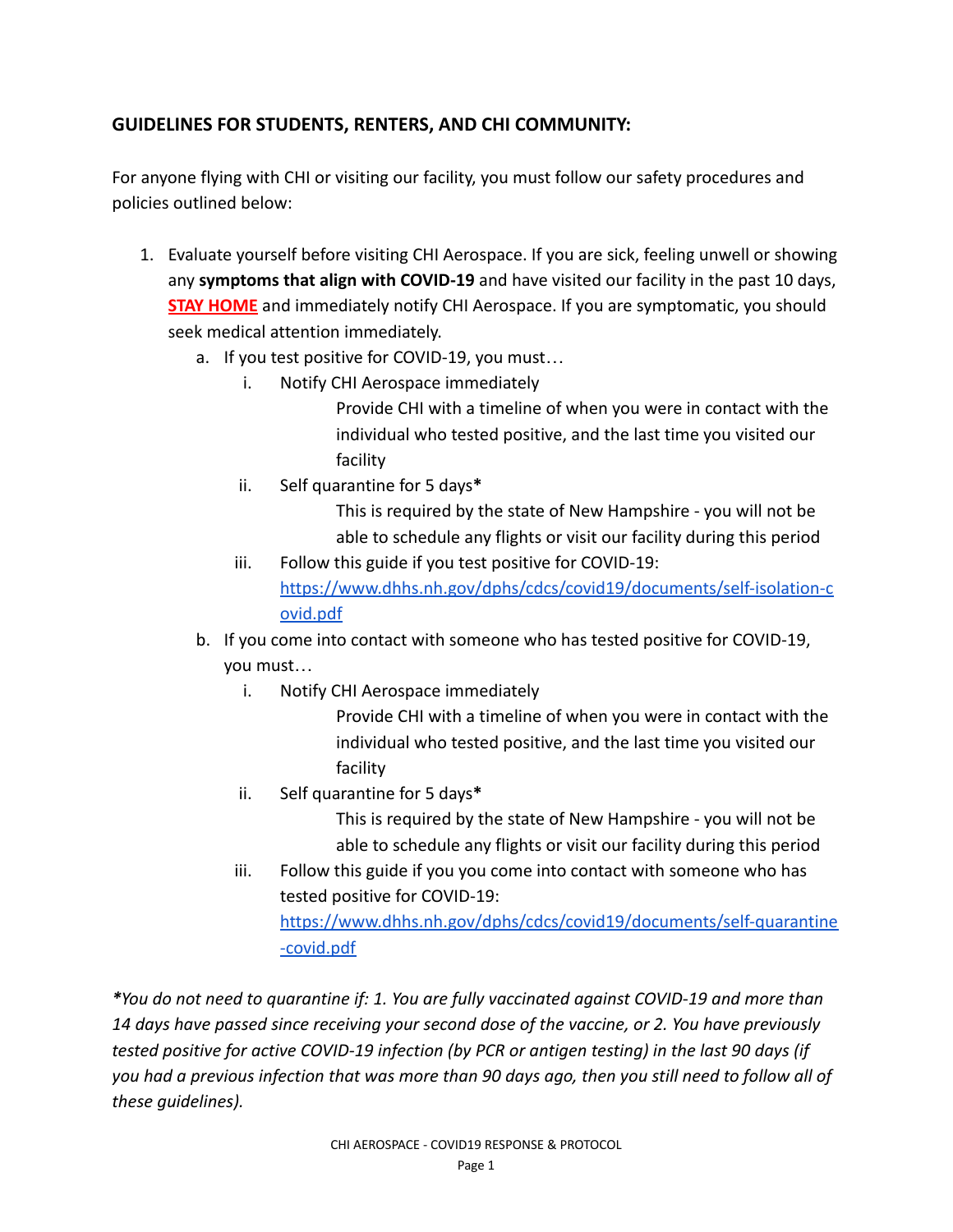2. Be respectful and mindful of other customers in the facility. Continue to practice social distancing and make sure you are following all local and state guidelines surrounding COVID-19.

Below are helpful resources you can use to learn more about COVID-19 and the recommendations set by government health officials: WHO: [https://www.who.int/health-topics/coronavirus#tab=tab\\_1](https://www.who.int/health-topics/coronavirus#tab=tab_1) CDC: [https://www.cdc.gov/coronavirus/2019-ncov/cases-updates/summary.html](https://www.cdc.gov/coronavirus/2019-ncov/cases-updates/summary.html?CDC_AA_refVal=https%3A%2F%2Fwww.cdc.gov%2Fcoronavirus%2F2019-ncov%2Fsummary.html)

- 3. As of 02/16/2022, masks are not required for entry. We have extra masks available at the front desk for your convenience.
- 4. All students and renters are expected to sanitize aircraft and all equipment they use before, during and after their flight. We have sanitizing products for you to use.
	- a. In the aircraft, wipe down all: *controls, handles, buttons, seatbelts, seats, anything you touch before, during and after your flight*.
	- b. Equipment that must be sanitized: *headsets, fuel sampler, POH, etc.*
	- c. Instructors and dispatchers will wipe down all work areas, binders and the front desk area between each flight.

### **MANDATORY 48 HOUR GROUNDING AFTER RECEIVING VACCINE:**

Any students or renters who receive their vaccine may not act as pilot in command, or in any other capacity as a required flightcrew member for 48 hours after receiving each dose of the COVID-19 vaccine. The following duties can be performed during the 48-hour post-vaccination observation period: providing/receiving flight simulator or aviation training device instruction, including ground instruction or operational training not involving flight operations.

For more information, visit the FAA's website: [https://www.faa.gov/coronavirus/guidance\\_resources/vaccine\\_faq/](https://www.faa.gov/coronavirus/guidance_resources/vaccine_faq/)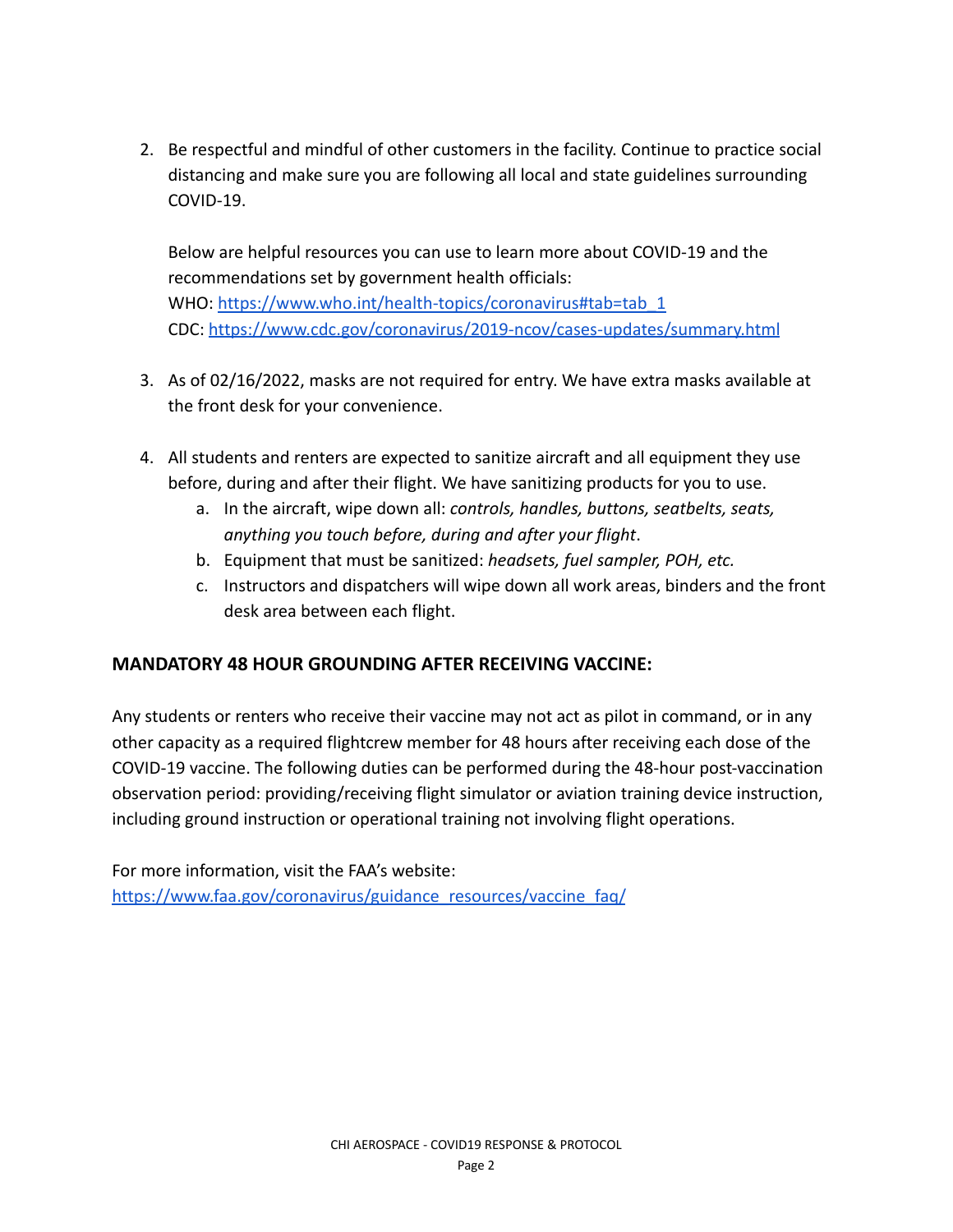#### **FOR ANY QUESTIONS, PLEASE CONTACT:**

| CHI Aerospace PSM Office:   | $(603)$ 380-9951                                               |
|-----------------------------|----------------------------------------------------------------|
|                             | (978) 237-8166 (office mobile phone, can text this number)     |
| CHI Aerospace B19 Office:   | $(603)$ 205-2798                                               |
| <b>CHI General Manager:</b> | Tina LaMontagne                                                |
|                             |                                                                |
|                             | tina@chiaerospace.com                                          |
|                             | In your message please include your name, subject, message and |
|                             | contact information.                                           |

**We can 't thank you all enough for your continued support, patience and cooperation. We are so grateful for our amazing community! As always, if you have any questions, please do not hesitate to reach out to us.**

> **Blue skies, Your CHI Team**